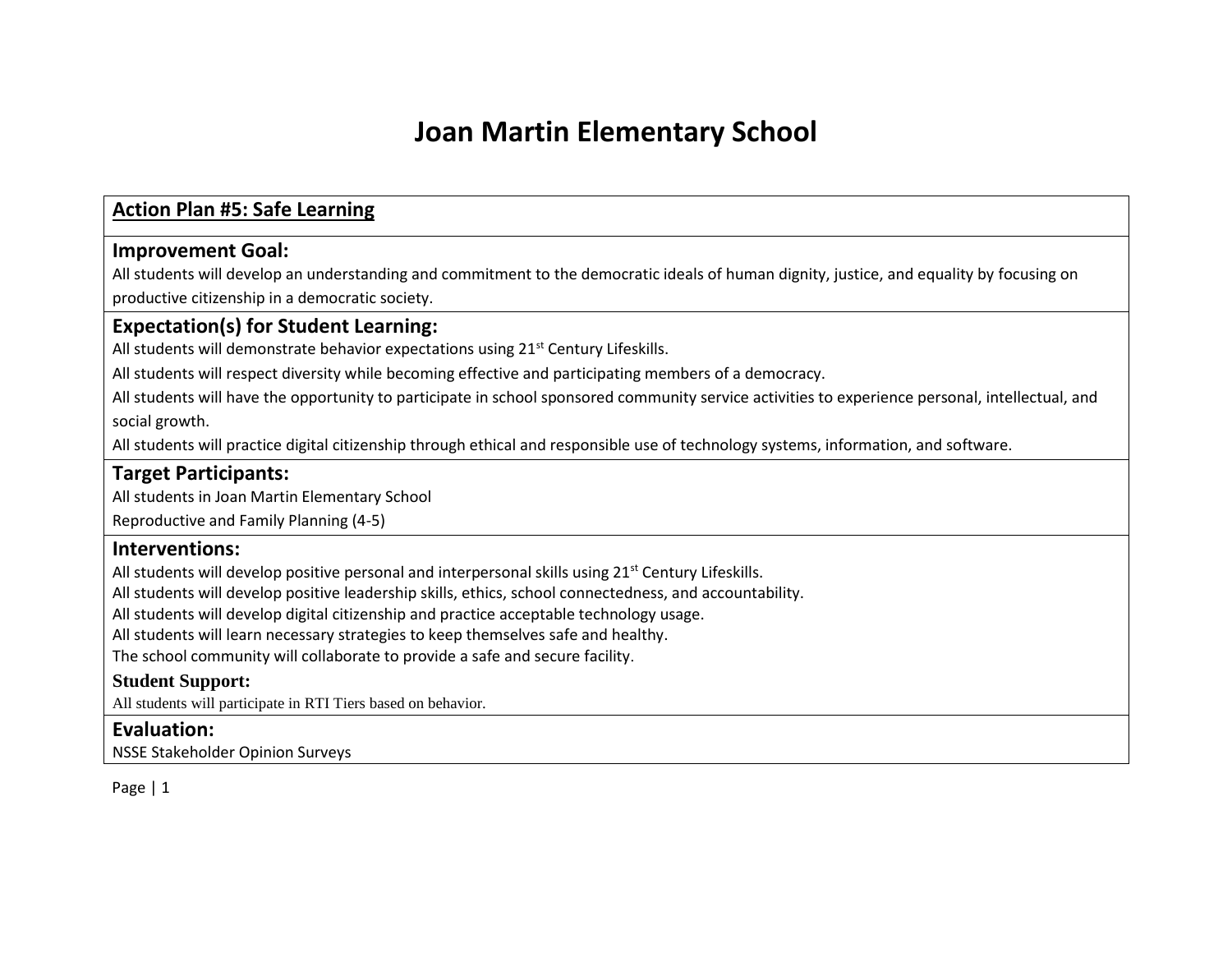Discipline Data Leadership Survey

Pivot Early Warning System

### **Timeframe for Implementation:**

2012-2017

### **Target Area of Improvement: Citizenship - Life Skills, Diversity, Community Service, and Ethics**

| <b>ACTIONS</b>                                                                                                                                                                                                                                                                                                                                                                                                                                                                                                                                                                                             | <b>SCHEDULE</b> | <b>RESPONSIBILITIES</b>                                                                                                                                                                                                                                             | <b>MONITORING</b>                                                                                                                                                                                                                        | <b>RESOURCES</b>                                                                                                                                                                                                                                             |
|------------------------------------------------------------------------------------------------------------------------------------------------------------------------------------------------------------------------------------------------------------------------------------------------------------------------------------------------------------------------------------------------------------------------------------------------------------------------------------------------------------------------------------------------------------------------------------------------------------|-----------------|---------------------------------------------------------------------------------------------------------------------------------------------------------------------------------------------------------------------------------------------------------------------|------------------------------------------------------------------------------------------------------------------------------------------------------------------------------------------------------------------------------------------|--------------------------------------------------------------------------------------------------------------------------------------------------------------------------------------------------------------------------------------------------------------|
| Intervention: Positive Personal and Interpersonal<br><b>Skills</b><br>1. All students will develop positive personal and<br>interpersonal skills.<br>A. Students will use 21 <sup>st</sup> Century Lifeskills daily.                                                                                                                                                                                                                                                                                                                                                                                       | 2012-2017       | -Lead: Administrators<br>-All staff<br>-Home-School Coordinator<br>-Librarians                                                                                                                                                                                      | -Leadership Surveys<br>-NSSE Opinion<br>Surveys<br>-Observable Student                                                                                                                                                                   | -Morning<br>Announcements -- PA<br>System<br>-21 <sup>st</sup> Century Life skills<br><b>Rubrics from Report</b>                                                                                                                                             |
| -Report card 21 <sup>st</sup> Century Lifeskills Rubric<br>B. Students will incorporate lifeskills and lifelong<br>guidelines while participating in student council,<br>clubs, and other activities.<br>C. Students will problem solve behavior concerns by<br>thinking, writing, discussing the lifelong guidelines<br>and lifeskills.<br>D. Positive Behavior Intervention and Support System<br>(PBIS)<br>-Students will participate in PBIS to promote positive<br>behavior at school where all participants are<br>encouraged daily to make positive choices.<br>-Code of Conduct (student handbook) |                 | -Resource/Hobart Police Officer<br>- District Security Team:<br>Superintendent, Director of School<br>Safety, Student Safety Supervisor,<br>Director of Support Services,<br>Director of Technology, Director OF<br>IT, Director of HR and Compliance,<br>and SROs. | <b>Behaviors</b><br>-Referral Form Data<br>-Discipline Data<br>-Harmony Office Data<br>-5-day letter<br>-10-day letter<br>-referral to<br>prosecutor's office<br>-Referral to Child<br><b>Protective Services</b><br>-MOP form referrals | Cards<br>-Work One Poster<br>-Incentives<br>-Professional<br>Development for<br>Teachers, Parents, &<br>Community<br>-Student Handbook<br>-Tools for Citizenship<br>& Life: Using the ITI<br>Lifelong Guidelines &<br>Lifeskills in Your<br>Classroom by Sue |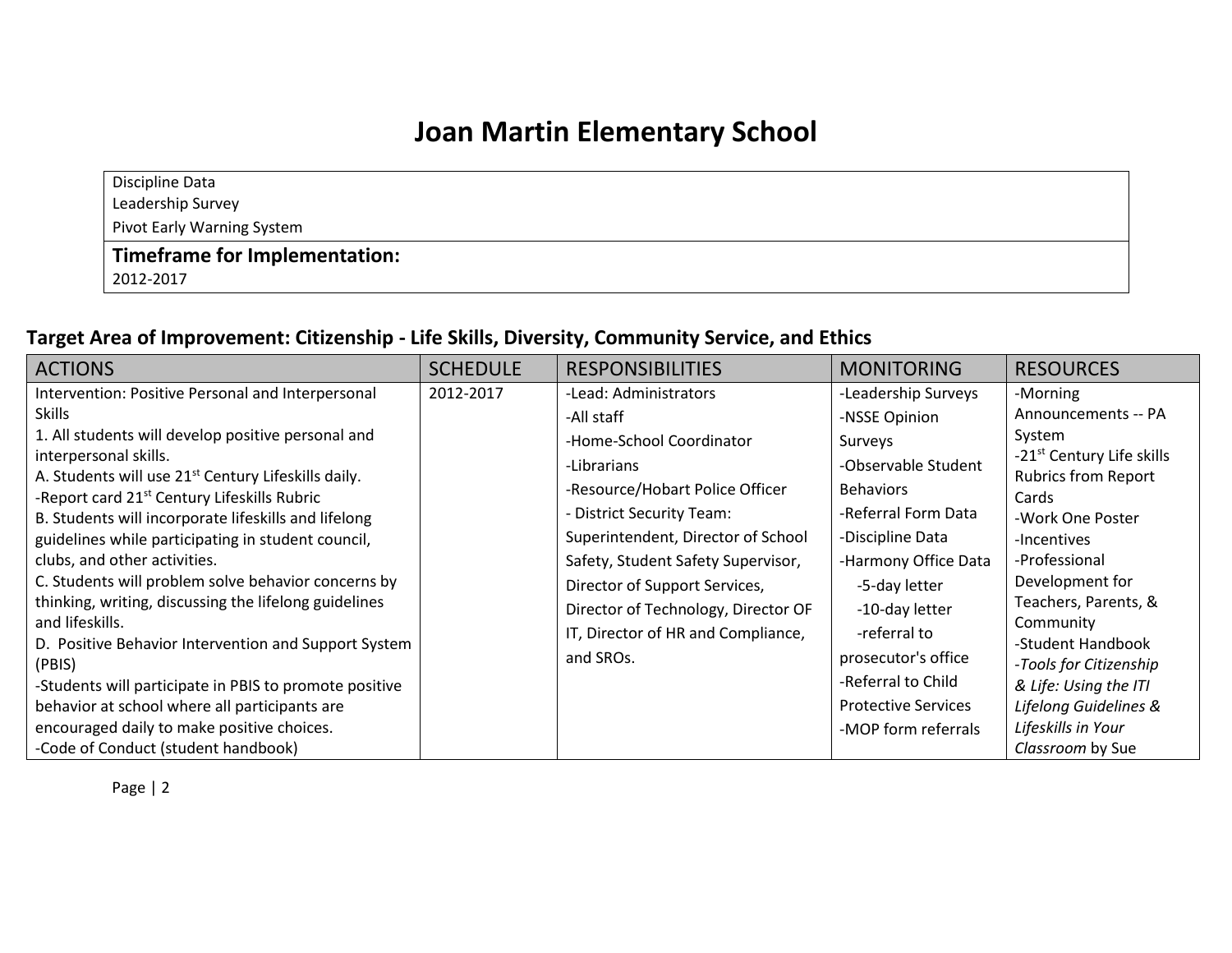| E. Students demonstrate expectations by following                | -Pivot Early Warning | Pearson                       |
|------------------------------------------------------------------|----------------------|-------------------------------|
| the model of be respectful, be responsible, and be               | System               | -ITI: The Model by            |
| safe.                                                            |                      | Susan J. Kovalik              |
| F. Students will utilize the M.O.P. rules during                 |                      | -Teaching With the            |
| behavioral concerns. The staff will teach, model and             |                      | Brain in Mind by Eric         |
| practice these questions so that students can "mop"              |                      | Jensen                        |
| up inappropriate behavior. Me -- Did or could this               |                      | -Character Begins at          |
| behavior hurt me or get me in trouble? Others -- Did             |                      | Home: Family Tools for        |
| or could this behavior hurt others or get others in              |                      | <b>Teaching Character and</b> |
| trouble? Property -- Did or could this hurt somebody's           |                      | Values by Karen               |
| property?                                                        |                      | D. Olsen and Sue              |
|                                                                  |                      | Pearson                       |
| G. Students will use the 4 A's in behavioral situations.         |                      | -Project Wisdom:              |
| Admit -- Write or tell me what you did wrong.                    |                      | <b>Helping Students Make</b>  |
| Apologize -- Write or tell me how you are going to say           |                      | <b>Wise Choices</b>           |
| you are sorry. Accept -- Tell how you will accept the            |                      | -Professional                 |
| consequences and responsibility of your actions.                 |                      | Development for               |
| Amends -- Tell how you will fix the problem or                   |                      | Teachers/Parents/             |
| behavior.                                                        |                      | <b>Community Organization</b> |
| H. Students and families will receive administrative             |                      | -PBIS Guidelines              |
| newsletters that focus attention on the 21 <sup>st</sup> Century |                      | -Team Lead Training           |
| Lifeskills and PBIS guidelines.                                  |                      | -District Web site            |
| I. Students will be encouraged to integrate the 21st             |                      | -Anti-bullying Web site       |
| Century Lifeskills and PBIS guidelines at home and in            |                      | -Have You Filled a Bucket     |
| the community.                                                   |                      |                               |
| -The lifeskill of responsibility will be addressed               |                      | Today? By Carol               |
| through the attendance policy.                                   |                      | McCloud                       |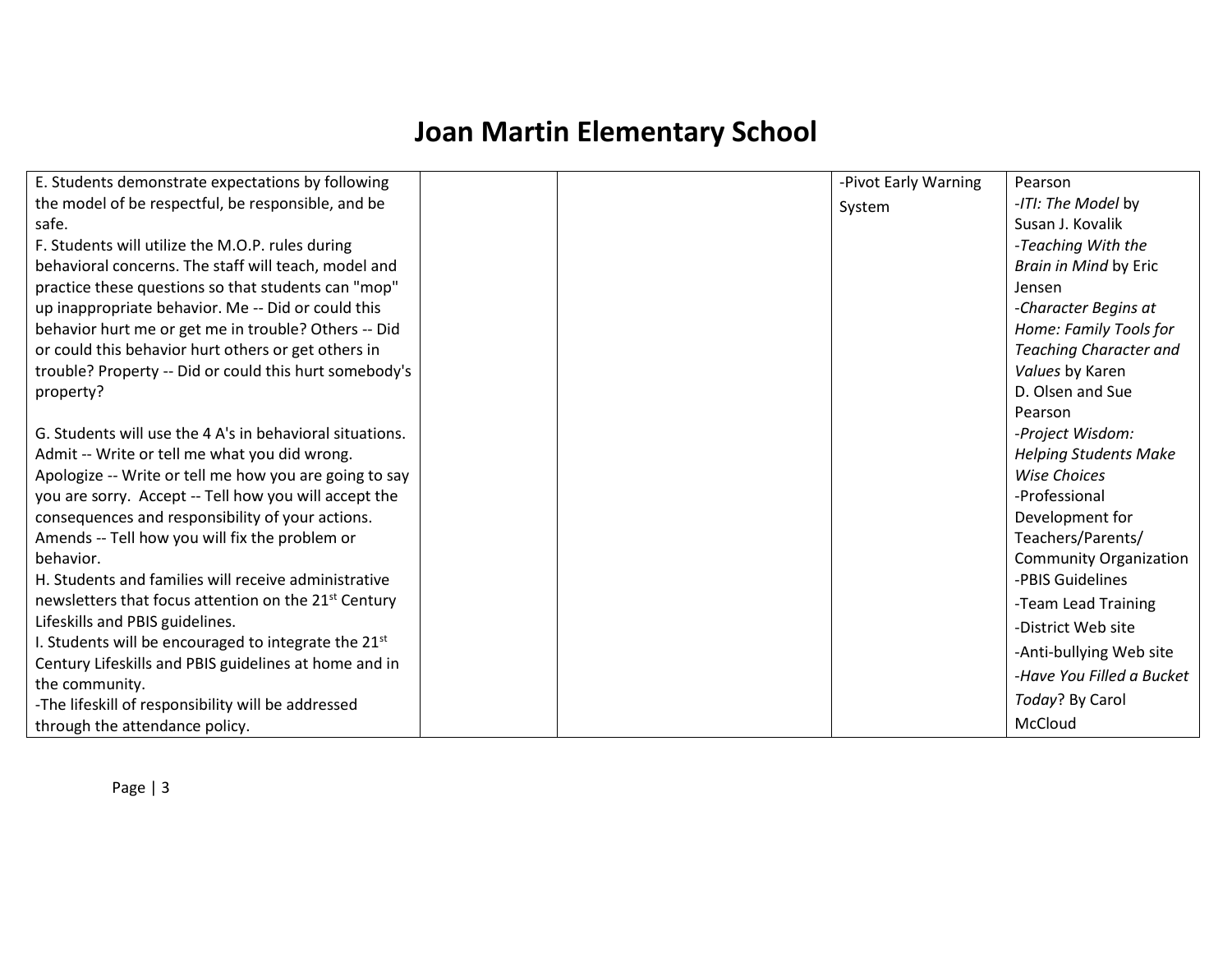| J. Students will learn about positive, personal, and<br>-Lucky Lessons by Nancy<br>interpersonal skills through Project Wisdom during<br>Starewicz<br>-MOP Form referral<br>morning announcements.<br>Forms<br>K. Students will participate in classroom<br>-Focus on Education<br>presentation/discussions about positive personal and<br>Newsletter/Web Site<br>interpersonal skills:<br>-The First Days of<br>-1st Grade:<br>School by Harry Wong<br>7 Habits of Happy Kids(Life Skills of being<br>Home-School<br>proactive, setting goals, active listening,<br>Coordinator<br>cooperation, having balance in your life),<br>Curriculum<br>Bad Case of the Tattle Tongue is a way for the<br>(videos/books)<br>students to learn the difference between<br>-Tattling vs. Telling by<br>tattling which is to just get others IN trouble<br>Practice scenes and<br>vs. telling, which is to get others OUT of<br><b>Parent Letter</b><br>trouble or dangerous situations. Students<br>-7 Habits of Happy Kids -<br>practice this technique through scenario<br><b>Book by Covy</b><br>situations and then there is a follow-up<br>-Tippy Touch<br>discussion.<br>-Video Program: Free the<br>Students also participate in Tippy Touch or<br>Horses with parent<br>Ruby's Studio where they learn about<br>letters, weekly songs,<br>personal space and appropriate touch.<br>use of puppets<br>MOP Procedures Review & Bucket Fillers &<br>-Video: Broken Toy and<br>Read Bully Prevention Books.<br>parent letter<br>-2nd Grade:<br>-Video: Gum in My<br>Free the Horses is an 11 week positive-<br>$\bullet$<br>Hair<br>thinking program that teaches students to<br>-Video: Stranger Danger<br>think before they act, how thinking is<br>-Video: Ben Carson Story |                                               |  |
|-------------------------------------------------------------------------------------------------------------------------------------------------------------------------------------------------------------------------------------------------------------------------------------------------------------------------------------------------------------------------------------------------------------------------------------------------------------------------------------------------------------------------------------------------------------------------------------------------------------------------------------------------------------------------------------------------------------------------------------------------------------------------------------------------------------------------------------------------------------------------------------------------------------------------------------------------------------------------------------------------------------------------------------------------------------------------------------------------------------------------------------------------------------------------------------------------------------------------------------------------------------------------------------------------------------------------------------------------------------------------------------------------------------------------------------------------------------------------------------------------------------------------------------------------------------------------------------------------------------------------------------------------------------------------------------------------------------------------------------------------------------------------|-----------------------------------------------|--|
|                                                                                                                                                                                                                                                                                                                                                                                                                                                                                                                                                                                                                                                                                                                                                                                                                                                                                                                                                                                                                                                                                                                                                                                                                                                                                                                                                                                                                                                                                                                                                                                                                                                                                                                                                                         |                                               |  |
|                                                                                                                                                                                                                                                                                                                                                                                                                                                                                                                                                                                                                                                                                                                                                                                                                                                                                                                                                                                                                                                                                                                                                                                                                                                                                                                                                                                                                                                                                                                                                                                                                                                                                                                                                                         |                                               |  |
|                                                                                                                                                                                                                                                                                                                                                                                                                                                                                                                                                                                                                                                                                                                                                                                                                                                                                                                                                                                                                                                                                                                                                                                                                                                                                                                                                                                                                                                                                                                                                                                                                                                                                                                                                                         |                                               |  |
|                                                                                                                                                                                                                                                                                                                                                                                                                                                                                                                                                                                                                                                                                                                                                                                                                                                                                                                                                                                                                                                                                                                                                                                                                                                                                                                                                                                                                                                                                                                                                                                                                                                                                                                                                                         |                                               |  |
|                                                                                                                                                                                                                                                                                                                                                                                                                                                                                                                                                                                                                                                                                                                                                                                                                                                                                                                                                                                                                                                                                                                                                                                                                                                                                                                                                                                                                                                                                                                                                                                                                                                                                                                                                                         |                                               |  |
|                                                                                                                                                                                                                                                                                                                                                                                                                                                                                                                                                                                                                                                                                                                                                                                                                                                                                                                                                                                                                                                                                                                                                                                                                                                                                                                                                                                                                                                                                                                                                                                                                                                                                                                                                                         |                                               |  |
|                                                                                                                                                                                                                                                                                                                                                                                                                                                                                                                                                                                                                                                                                                                                                                                                                                                                                                                                                                                                                                                                                                                                                                                                                                                                                                                                                                                                                                                                                                                                                                                                                                                                                                                                                                         |                                               |  |
|                                                                                                                                                                                                                                                                                                                                                                                                                                                                                                                                                                                                                                                                                                                                                                                                                                                                                                                                                                                                                                                                                                                                                                                                                                                                                                                                                                                                                                                                                                                                                                                                                                                                                                                                                                         |                                               |  |
|                                                                                                                                                                                                                                                                                                                                                                                                                                                                                                                                                                                                                                                                                                                                                                                                                                                                                                                                                                                                                                                                                                                                                                                                                                                                                                                                                                                                                                                                                                                                                                                                                                                                                                                                                                         |                                               |  |
|                                                                                                                                                                                                                                                                                                                                                                                                                                                                                                                                                                                                                                                                                                                                                                                                                                                                                                                                                                                                                                                                                                                                                                                                                                                                                                                                                                                                                                                                                                                                                                                                                                                                                                                                                                         |                                               |  |
|                                                                                                                                                                                                                                                                                                                                                                                                                                                                                                                                                                                                                                                                                                                                                                                                                                                                                                                                                                                                                                                                                                                                                                                                                                                                                                                                                                                                                                                                                                                                                                                                                                                                                                                                                                         |                                               |  |
|                                                                                                                                                                                                                                                                                                                                                                                                                                                                                                                                                                                                                                                                                                                                                                                                                                                                                                                                                                                                                                                                                                                                                                                                                                                                                                                                                                                                                                                                                                                                                                                                                                                                                                                                                                         |                                               |  |
|                                                                                                                                                                                                                                                                                                                                                                                                                                                                                                                                                                                                                                                                                                                                                                                                                                                                                                                                                                                                                                                                                                                                                                                                                                                                                                                                                                                                                                                                                                                                                                                                                                                                                                                                                                         |                                               |  |
|                                                                                                                                                                                                                                                                                                                                                                                                                                                                                                                                                                                                                                                                                                                                                                                                                                                                                                                                                                                                                                                                                                                                                                                                                                                                                                                                                                                                                                                                                                                                                                                                                                                                                                                                                                         |                                               |  |
|                                                                                                                                                                                                                                                                                                                                                                                                                                                                                                                                                                                                                                                                                                                                                                                                                                                                                                                                                                                                                                                                                                                                                                                                                                                                                                                                                                                                                                                                                                                                                                                                                                                                                                                                                                         |                                               |  |
|                                                                                                                                                                                                                                                                                                                                                                                                                                                                                                                                                                                                                                                                                                                                                                                                                                                                                                                                                                                                                                                                                                                                                                                                                                                                                                                                                                                                                                                                                                                                                                                                                                                                                                                                                                         |                                               |  |
|                                                                                                                                                                                                                                                                                                                                                                                                                                                                                                                                                                                                                                                                                                                                                                                                                                                                                                                                                                                                                                                                                                                                                                                                                                                                                                                                                                                                                                                                                                                                                                                                                                                                                                                                                                         |                                               |  |
|                                                                                                                                                                                                                                                                                                                                                                                                                                                                                                                                                                                                                                                                                                                                                                                                                                                                                                                                                                                                                                                                                                                                                                                                                                                                                                                                                                                                                                                                                                                                                                                                                                                                                                                                                                         |                                               |  |
|                                                                                                                                                                                                                                                                                                                                                                                                                                                                                                                                                                                                                                                                                                                                                                                                                                                                                                                                                                                                                                                                                                                                                                                                                                                                                                                                                                                                                                                                                                                                                                                                                                                                                                                                                                         |                                               |  |
|                                                                                                                                                                                                                                                                                                                                                                                                                                                                                                                                                                                                                                                                                                                                                                                                                                                                                                                                                                                                                                                                                                                                                                                                                                                                                                                                                                                                                                                                                                                                                                                                                                                                                                                                                                         |                                               |  |
|                                                                                                                                                                                                                                                                                                                                                                                                                                                                                                                                                                                                                                                                                                                                                                                                                                                                                                                                                                                                                                                                                                                                                                                                                                                                                                                                                                                                                                                                                                                                                                                                                                                                                                                                                                         |                                               |  |
|                                                                                                                                                                                                                                                                                                                                                                                                                                                                                                                                                                                                                                                                                                                                                                                                                                                                                                                                                                                                                                                                                                                                                                                                                                                                                                                                                                                                                                                                                                                                                                                                                                                                                                                                                                         |                                               |  |
|                                                                                                                                                                                                                                                                                                                                                                                                                                                                                                                                                                                                                                                                                                                                                                                                                                                                                                                                                                                                                                                                                                                                                                                                                                                                                                                                                                                                                                                                                                                                                                                                                                                                                                                                                                         |                                               |  |
|                                                                                                                                                                                                                                                                                                                                                                                                                                                                                                                                                                                                                                                                                                                                                                                                                                                                                                                                                                                                                                                                                                                                                                                                                                                                                                                                                                                                                                                                                                                                                                                                                                                                                                                                                                         |                                               |  |
|                                                                                                                                                                                                                                                                                                                                                                                                                                                                                                                                                                                                                                                                                                                                                                                                                                                                                                                                                                                                                                                                                                                                                                                                                                                                                                                                                                                                                                                                                                                                                                                                                                                                                                                                                                         |                                               |  |
|                                                                                                                                                                                                                                                                                                                                                                                                                                                                                                                                                                                                                                                                                                                                                                                                                                                                                                                                                                                                                                                                                                                                                                                                                                                                                                                                                                                                                                                                                                                                                                                                                                                                                                                                                                         |                                               |  |
|                                                                                                                                                                                                                                                                                                                                                                                                                                                                                                                                                                                                                                                                                                                                                                                                                                                                                                                                                                                                                                                                                                                                                                                                                                                                                                                                                                                                                                                                                                                                                                                                                                                                                                                                                                         |                                               |  |
|                                                                                                                                                                                                                                                                                                                                                                                                                                                                                                                                                                                                                                                                                                                                                                                                                                                                                                                                                                                                                                                                                                                                                                                                                                                                                                                                                                                                                                                                                                                                                                                                                                                                                                                                                                         | connected to feelings and actions, and how it |  |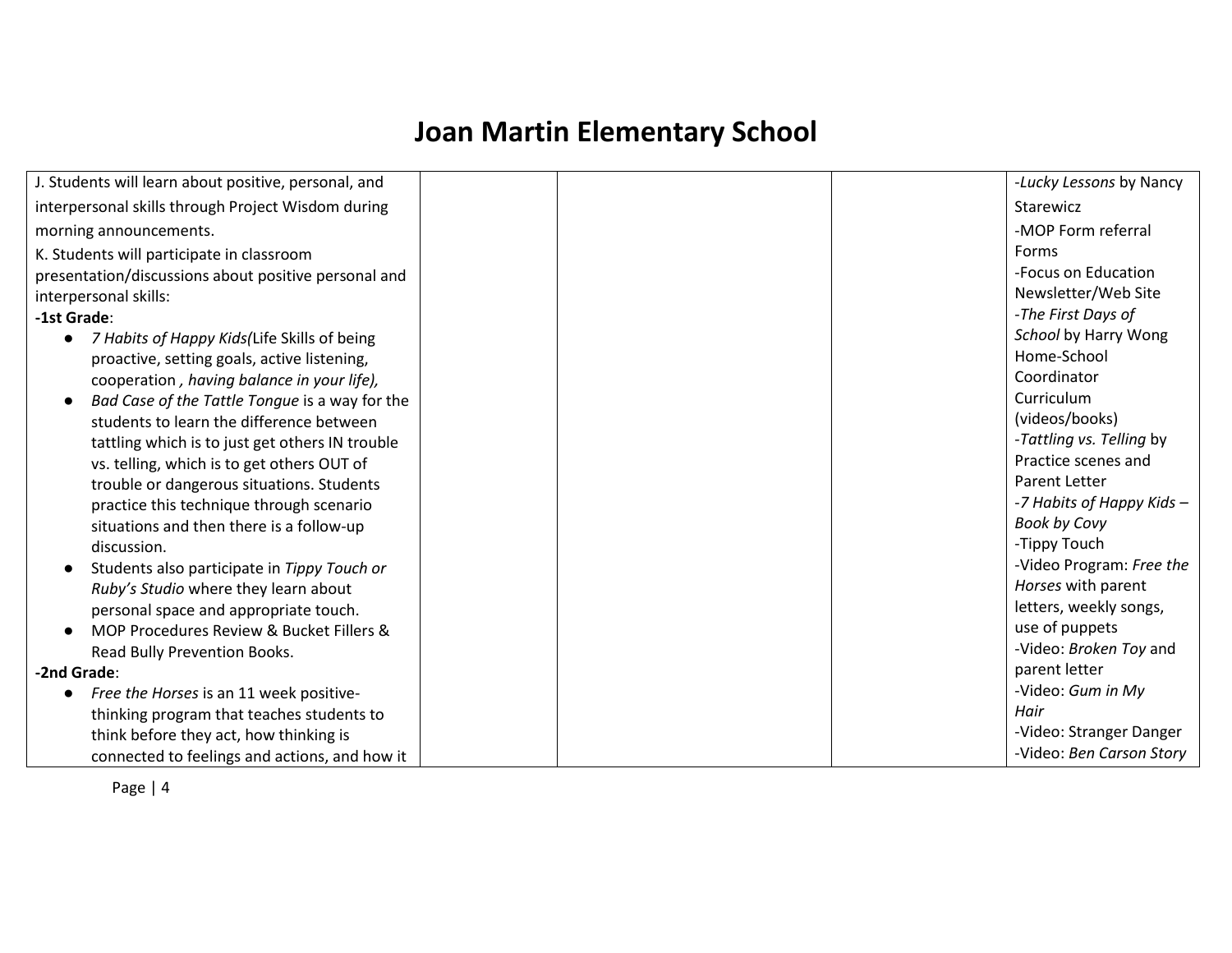| -Bullying Brochures          |
|------------------------------|
| -Why Try videos              |
| -Rachel's Challenge          |
| website and lesson book      |
| and curriculum.              |
|                              |
| -Five minute daily           |
| Rachel's Challenge           |
| Activities                   |
| -Mendez Violence             |
| <b>Prevention Curriculum</b> |
|                              |
|                              |
|                              |
|                              |
|                              |
|                              |
|                              |
|                              |
|                              |
|                              |
|                              |
|                              |
|                              |
|                              |
|                              |
|                              |
|                              |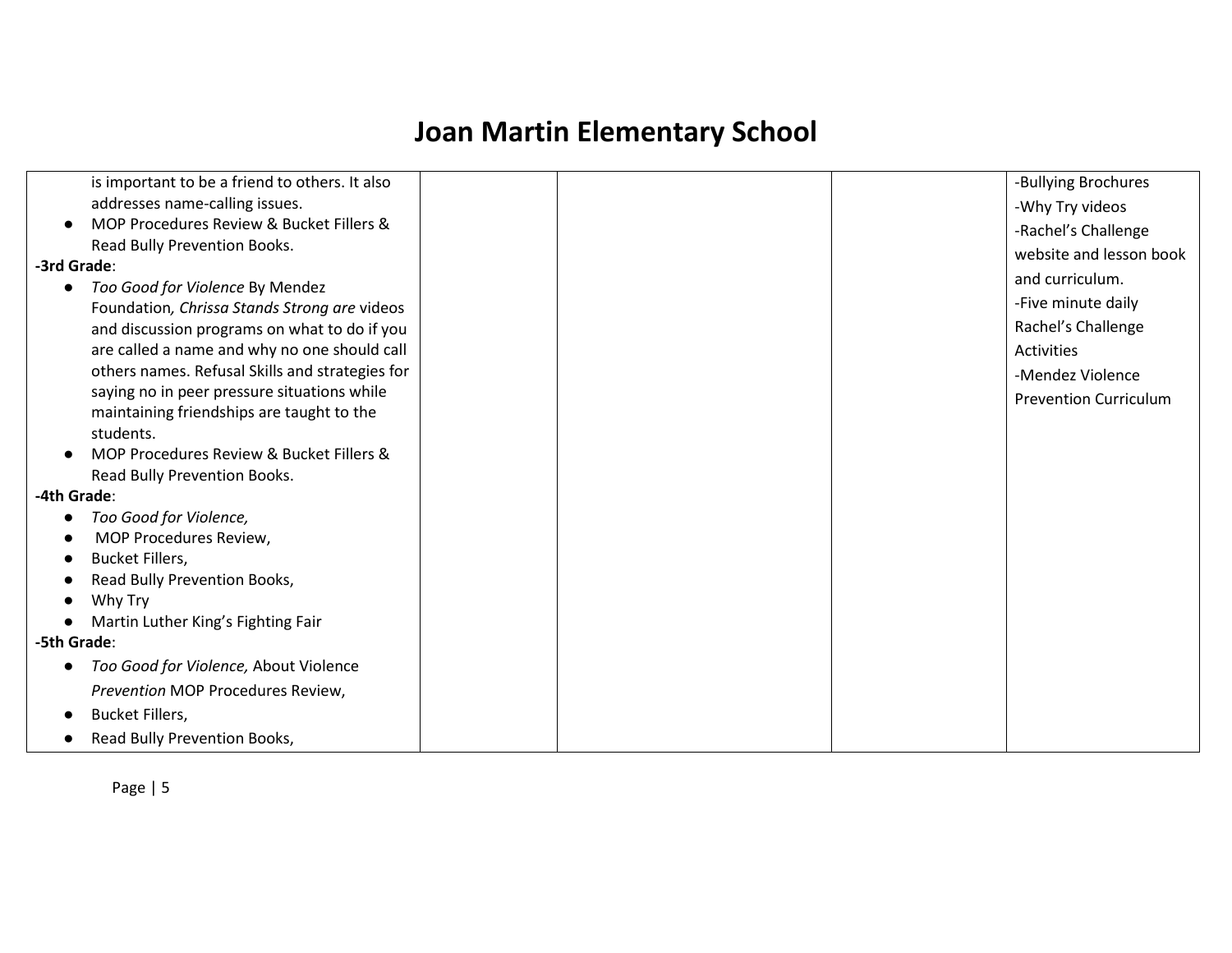| Why Try<br>$\bullet$                                   |           |                          |                      |                          |
|--------------------------------------------------------|-----------|--------------------------|----------------------|--------------------------|
| Gum in My Hair.                                        |           |                          |                      |                          |
| -Librarians will read bullying prevention books from   |           |                          |                      |                          |
| various authors.                                       |           |                          |                      |                          |
| L. Rachel's Challenge is a program that promotes       |           |                          |                      |                          |
| kindness and compassion for students in grades 1-5.    |           |                          |                      |                          |
| Students participate in kindness chains, in class      |           |                          |                      |                          |
| lessons, and videos.                                   |           |                          |                      |                          |
| Students in $5th$ grade participate in the assembly    |           |                          |                      |                          |
| Rachel's Story.                                        |           |                          |                      |                          |
| -Five Minute Rachel's challenge Daily Activities       |           |                          |                      |                          |
| M. Opportunities to practice employer expectations     |           |                          |                      |                          |
| in work One Poster.                                    |           |                          |                      |                          |
| Intervention: Positive Leadership Skills - Leadership  | 2012-2017 | -Lead: Administrators    | -Leadership Surveys  | -Team LEAD               |
| and Mentor Programs                                    |           | -Home-School Coordinator | -NSSE Opinion        | Consultant for student,  |
| 1. Students will develop positive leadership skills,   |           | -Principals              | Surveys              | teacher, and parent      |
| ethics, school connectedness, and accountability.      |           | -Elementary Staff        | -Observable Student  | training                 |
| A. Elementary Team LEAD will foster student            |           | -Counselors              | <b>Behaviors</b>     | -Team LEAD Sponsors      |
| participation through school families and buddies.     |           | -Parents                 | -Referral Form Data  | -Extra and co-curricular |
| B. Parent education will be communicated and will      |           |                          | -Discipline Data     | activities               |
| encourage accountability for adults as well as         |           |                          | -Mentor Data         | -Student Council         |
| children.                                              |           |                          | -Pivot Early Warning | -Girls on the Run        |
| C. Students will participate in Public Service/Service |           |                          | System               | - Rachel's Challenge     |
| Learning through partnerships with community           |           |                          |                      | Curriculum               |
| organizations and various other non-profit groups.     |           |                          |                      |                          |
|                                                        |           |                          |                      |                          |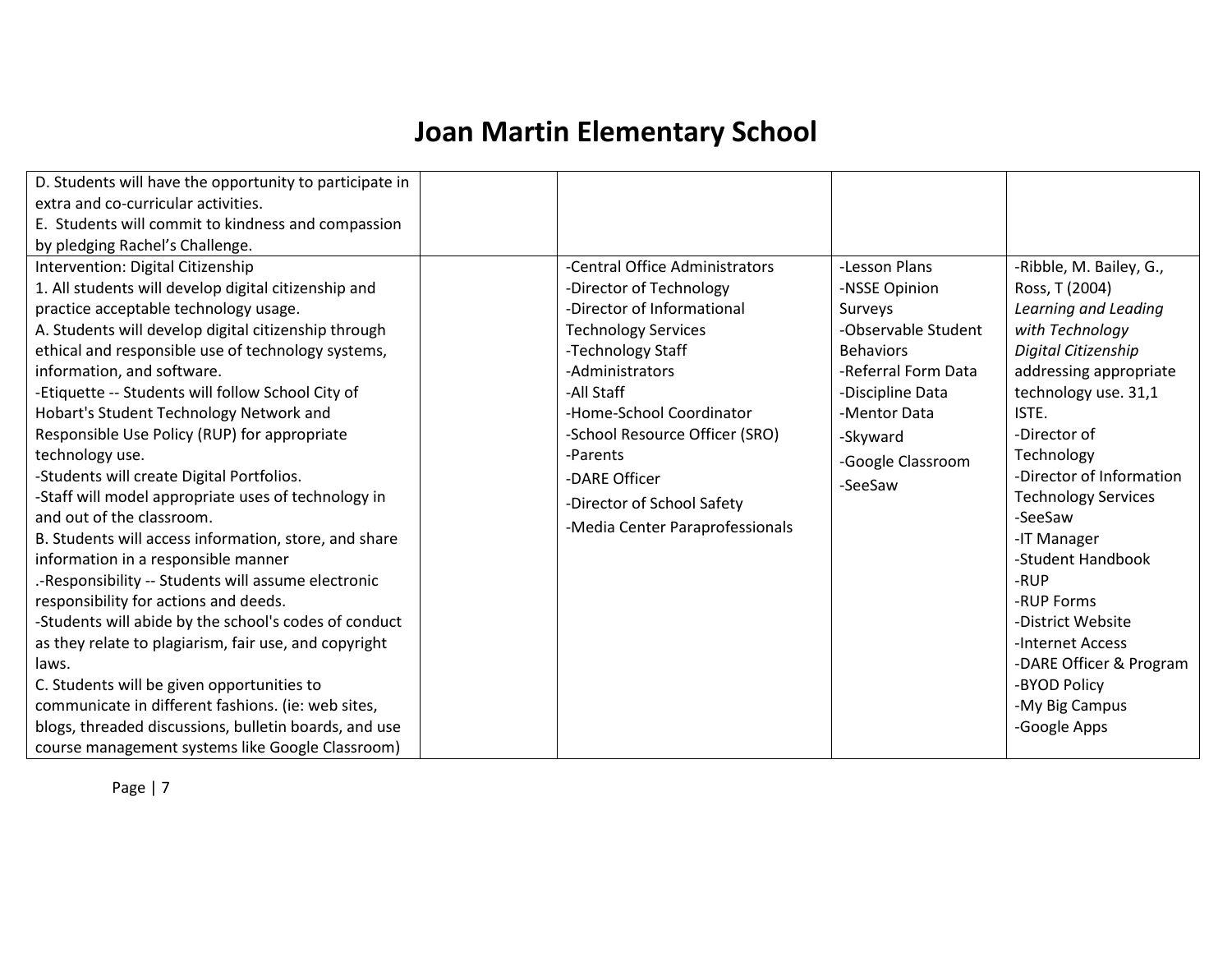| - Provide time for students to use school technology<br>to complete assignments.<br>-Students will have one to one technology.<br>D. Students will learn how to protect themselves<br>electronically.<br>- Security --Electronic precautions will be taken to<br>guarantee safety.<br>- Parents and students will be given resources to learn<br>the proper use of social networks like & Facebook,<br>Twitter, SnapChat, Instagram<br>E. School City required Internet lessons<br>F. Too Good for Drugs and Violence 3-5 <sup>th</sup> Grade<br>Intervention: Strategies to be Safe and Healthy<br>1. Students will learn necessary strategies to keep<br>themselves safe. They will participate in the following<br>Home School Coordinator Programs:<br>A. Grade 1:<br>Tippy or Ruby's Studio; learning about safe<br>touch. Steps are reviewed yearly or as needed<br>with all grade levels.<br>Tattling vs. Telling<br>7 Habits of Healthy Kids<br>$\bullet$<br>B. Grade 2:<br>Free the Horses. It is an 11-week positive<br>thinking program that teaches students to | 2012-2017 | -Home-School Coordinator<br>-D.A.R.E. Officer<br>-Classroom Teachers<br>-School Nurse<br>-Classroom Teachers<br>-Hobart Fire Department<br>-Director of Technology<br>-Director of Curriculum<br>-SRO <sub>S</sub><br>-Hobart Police Department | -Leadership Surveys<br>-NSSE Opinion<br>Surveys<br>-Observable Student<br><b>Behaviors</b><br>-Referral Form Data<br>-Discipline Data<br>-Skyward<br>-Google Classroom<br>-SeeSaw<br>-Pivot Early Warning<br>System | -Home School<br>Coordinator programs to<br>include but not limited<br>to: Video: Tippy with<br>Parent Letters; Video<br>Program: Free the Horses<br>Parent Letters, weekly<br>songs, puppet; -Role<br>Playing Scenes; Video:<br>Stranger Smart Parent<br>Letter Presented by<br>Resource Officer/School<br>Counselor |
|-----------------------------------------------------------------------------------------------------------------------------------------------------------------------------------------------------------------------------------------------------------------------------------------------------------------------------------------------------------------------------------------------------------------------------------------------------------------------------------------------------------------------------------------------------------------------------------------------------------------------------------------------------------------------------------------------------------------------------------------------------------------------------------------------------------------------------------------------------------------------------------------------------------------------------------------------------------------------------------------------------------------------------------------------------------------------------|-----------|-------------------------------------------------------------------------------------------------------------------------------------------------------------------------------------------------------------------------------------------------|---------------------------------------------------------------------------------------------------------------------------------------------------------------------------------------------------------------------|----------------------------------------------------------------------------------------------------------------------------------------------------------------------------------------------------------------------------------------------------------------------------------------------------------------------|
| think before they act, how thinking is<br>connected to feelings and actions, and how it                                                                                                                                                                                                                                                                                                                                                                                                                                                                                                                                                                                                                                                                                                                                                                                                                                                                                                                                                                                     |           |                                                                                                                                                                                                                                                 |                                                                                                                                                                                                                     | -Too Good for Drugs and<br>Violence Curriculum<br>-Parent Communication                                                                                                                                                                                                                                              |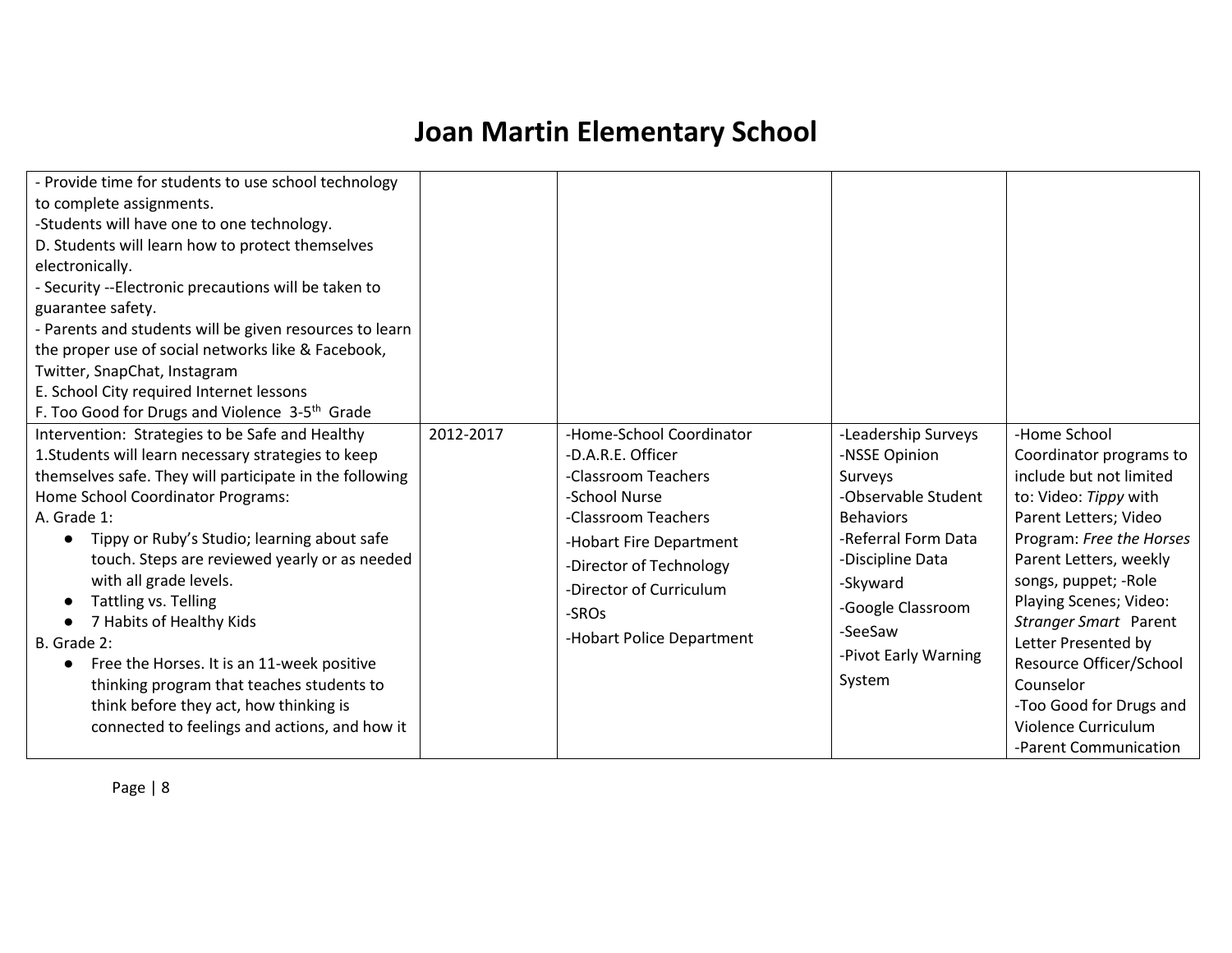| Intervention: Safe and Secure Facility                | 2012-2017 | -Lead: Administrators | -Drill data | -Emergency Response      |
|-------------------------------------------------------|-----------|-----------------------|-------------|--------------------------|
| -Internet Safety/Digital Safety/Digital Portfolio     |           |                       |             |                          |
| Choice Decision Making Curriculum.                    |           |                       |             |                          |
| J. Students (4-5 grades) will participate in Healthy  |           |                       |             |                          |
| I. Fire Safety                                        |           |                       |             |                          |
| promotes wellness.                                    |           |                       |             |                          |
| H. Students will participate in curriculum that       |           |                       |             |                          |
| education that is appropriate for their grade level.  |           |                       |             |                          |
| G. Students will participate in communicable disease  |           |                       |             |                          |
| clarification and support related to their safety.    |           |                       |             |                          |
| such as community circles, to problem-solve and gain  |           |                       |             |                          |
| F. Students will participate in classroom activities, |           |                       |             |                          |
| Why Try<br>$\bullet$                                  |           |                       |             |                          |
| Gum in My Hair                                        |           |                       |             |                          |
| Too Good for Drugs and Violence Curriculum.           |           |                       |             |                          |
| E. Grade 5:                                           |           |                       |             |                          |
| Why Try                                               |           |                       |             |                          |
| Martin Luther King's Fighting Fair                    |           |                       |             |                          |
| <b>Too Good for Violence</b>                          |           |                       |             |                          |
| <b>Broken Toy</b>                                     |           |                       |             | Portfolio                |
| D. Grade 4:                                           |           |                       |             | Citizenship/Digital      |
| Foundation.                                           |           |                       |             | -Internet Safety/Digital |
| Too Good for Violence by Mendez                       |           |                       |             | -Skyward                 |
| <b>Stand Strong</b>                                   |           |                       |             | Curriculum               |
| taught personal safety skills                         |           |                       |             | <b>Decision Making</b>   |
| C.Grade 3:                                            |           |                       |             | -Healthy Choices         |
| addresses name-calling issues.                        |           |                       |             | -Hobart Fire Dept.       |
| is important to be a friend to others. It also        |           |                       |             | -Health Curriculum       |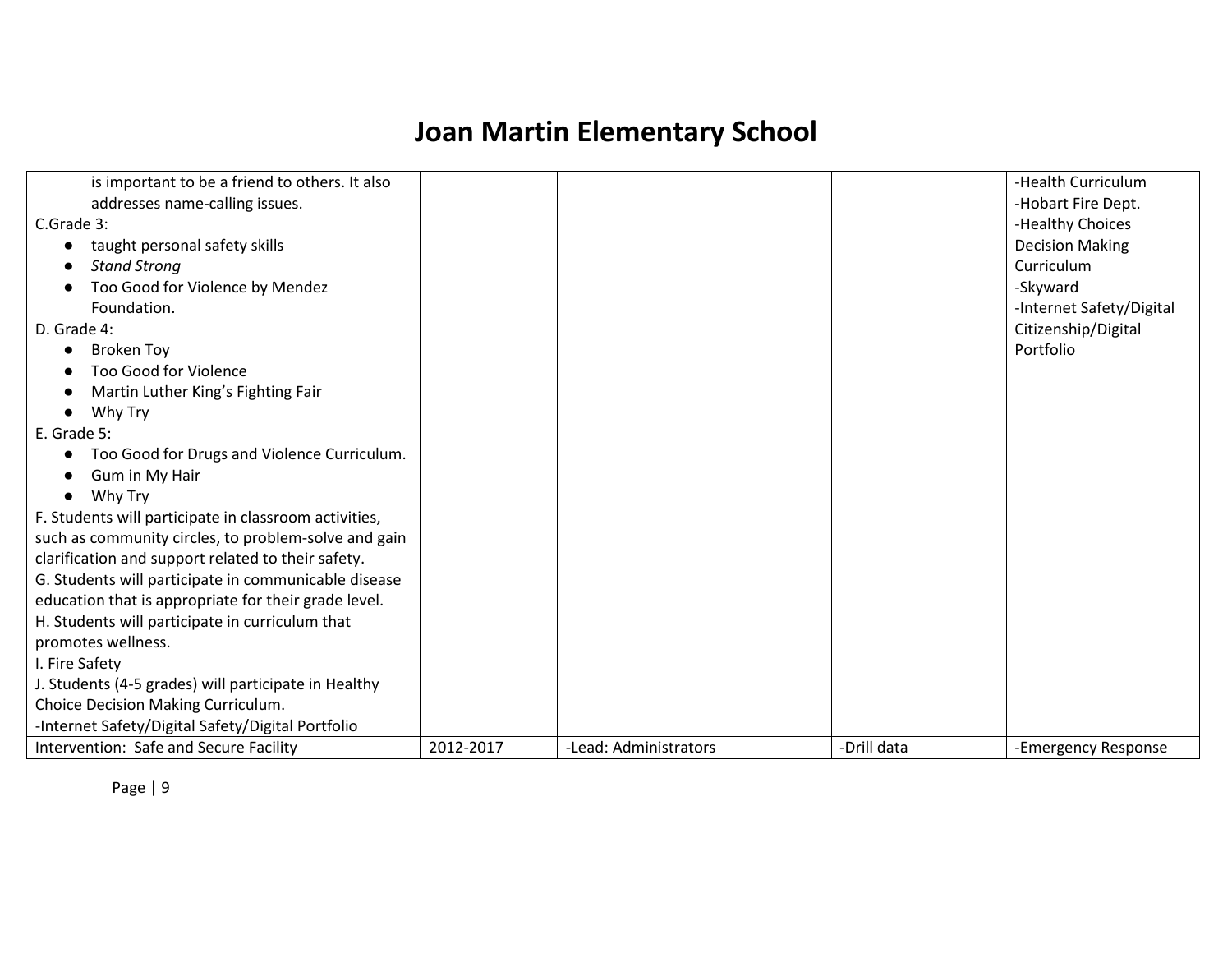| 1. The school community will collaborate to provide a<br>safe and secure facility.<br>A. Annual review and following of Emergency<br>Response Plan: Practice storm drills Practice fire drills<br>Practice lockdown<br>B. Annual review and following of Crisis Plan<br>C. CPR/AED Training<br>D. Communicate Safety Procedures to Parents via<br>handbook, monthly newsletter, and Phone<br>Messenger system as needed.<br>E. All staff members will wear a school ID badge.<br>F. All visitors must submit to an identification check<br>utilizing the Safe Visitor security protocol to obtain a<br>visitor's badge.<br>G. Selected Staff are trained in CPI.<br>H. All substitute teachers will wear an ID badge when<br>in the building or on the premises<br>2. The Director of School Safety maintains a safe<br>learning environment and works with Safe Schools<br>Committee<br>I. All coaches and community coaches will be trained<br>and will wear ID badges when in the building or on<br>the premises.<br>J. School will use School Guard in conjunction with<br>Hero 911. |           | -Elementary Staff<br>-Director of School Safety<br>-Hobart Police Department<br>-Director of Human Resources and<br>Compliance<br>-Safe School Committee | -Emergency and Crisis<br><b>Review Checklist</b><br>-Accident Reports<br>-Crisis Committee<br>-Selected Staff Trained<br>in CPI (see list)<br>-Safe Schools<br>-Participates in annual<br>notices | Plan<br>-Crisis Guides<br>- Too Good for Drugs and<br>Violence Curriculum<br>-Videos<br>-Implementation of<br><b>Drills</b><br>-Emergency Exit and<br>Drill<br>-Secure Classrooms<br>-Student Handbook<br>-Substitute Resource<br><b>Manuals</b><br>-Alarm Systems<br>-Security Cameras<br>-Communication<br>System<br>-Volunteer Software<br>-Director of School<br>Safety<br>-Annual Notices<br>-Safe Schools<br>-Substitute Training<br>-School Guard/Hero 911 |
|------------------------------------------------------------------------------------------------------------------------------------------------------------------------------------------------------------------------------------------------------------------------------------------------------------------------------------------------------------------------------------------------------------------------------------------------------------------------------------------------------------------------------------------------------------------------------------------------------------------------------------------------------------------------------------------------------------------------------------------------------------------------------------------------------------------------------------------------------------------------------------------------------------------------------------------------------------------------------------------------------------------------------------------------------------------------------------------|-----------|----------------------------------------------------------------------------------------------------------------------------------------------------------|---------------------------------------------------------------------------------------------------------------------------------------------------------------------------------------------------|-------------------------------------------------------------------------------------------------------------------------------------------------------------------------------------------------------------------------------------------------------------------------------------------------------------------------------------------------------------------------------------------------------------------------------------------------------------------|
| Intervention: Response to Instruction (RTI)<br>1. Students will participate in RTI Tiers based on<br>behavior.                                                                                                                                                                                                                                                                                                                                                                                                                                                                                                                                                                                                                                                                                                                                                                                                                                                                                                                                                                           | 2012-2017 | Lead: Central Office Administrators<br>-Principals                                                                                                       | -SCOH Balanced<br>Assessment System<br>Framework                                                                                                                                                  | -SCOH Balanced<br>Assessment System<br>Framework                                                                                                                                                                                                                                                                                                                                                                                                                  |